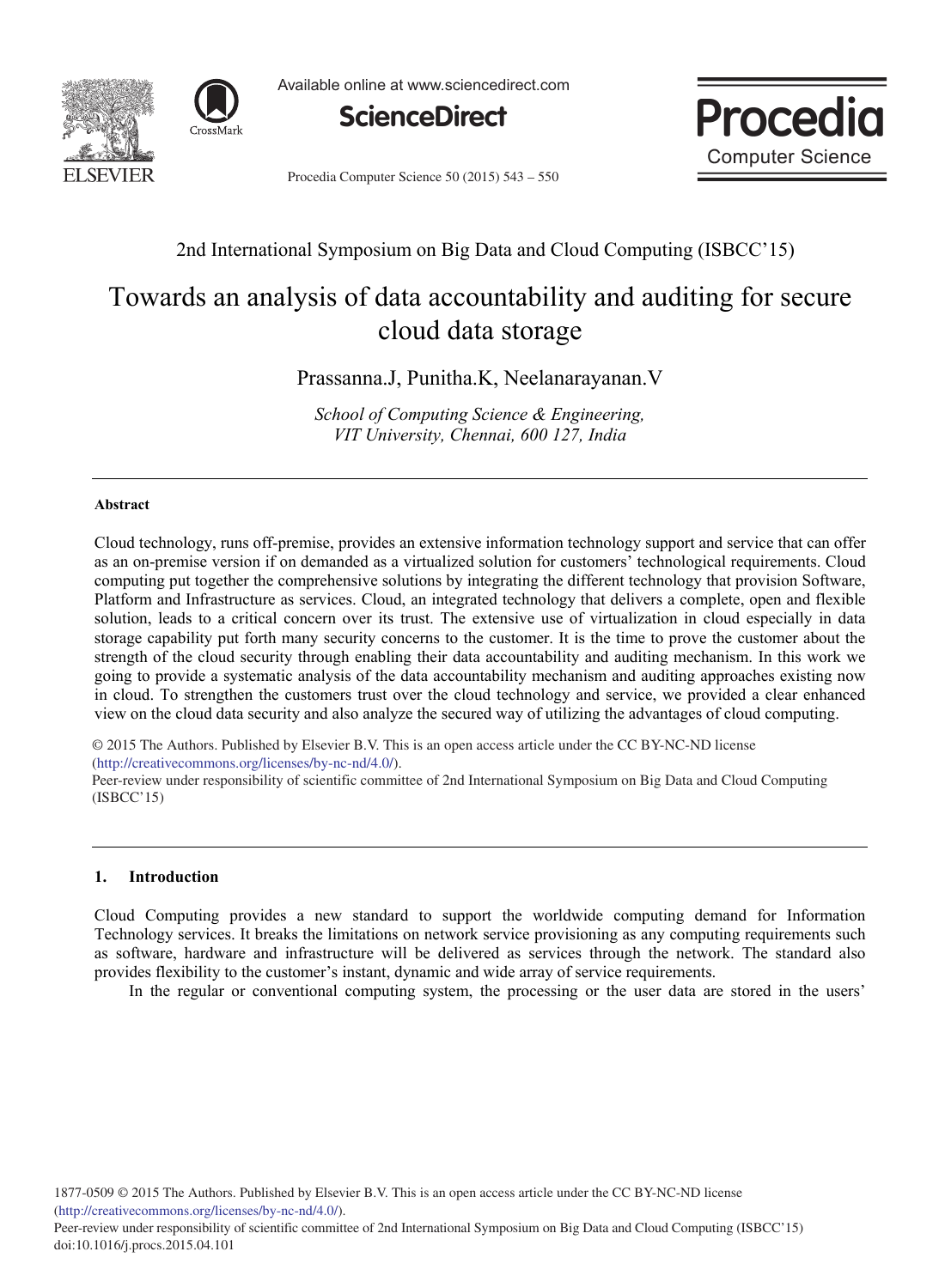machine and the computing capability is also up to the users' computer, but in contrast the cloud computing framework the data storage and the processing power are rendered as a large scale virtualized facility as a service by a well-organized and well managed cloud service providers. The cloud computing model provides the user easy to deploy, simple to operate and maintain their information processing system and it's in great extend reduce the costs when the system needs to increase its reliable efficiency.

 As per the service extension the cloud computing is categorized as public cloud services, private cloud services, hybrid and community cloud services. The models of the cloud computing services are classified as on the basis that how different category of resources are rendered as a computing service by the cloud service provider. The model of cloud services as rendered by the cloud computing service providers are classified as Infrastructure (Iaas), Platform (Paas), Software (Saas) or Composition as a Service (CaaS).

# **2. Classification of Cloud Computing**

Nowadays the name "Cloud "is a buzz word in modern computing environments. Even though the cloud computing is a new and fast growing technology, the fact is that early classes of this technology existed already before this. Earlier form of cloud with added technology and added constructs have been developed to make the present cloud system. Cloud version 1.0 is the distributed computing, cloud like technical invention ensued from the Transmission control protocol and Internet protocol layers, in which the networked devices exchange information between each other by adapting with the protocol spec with the remote entities even unknown about the locality of the entities and unknown about the other end of the communication. The generalization of data on the World Wide Web in the internet is that where the information are posted on the web's unknown to the user about where they are posted and also the data retrieved unknown about the location of the data can be measured the next version of cloud that is 2.0. The present version of the cloud is 3.0, which as catchy as it provide anything as a service. In addition to the software service provisioning it provides complex computing infrastructures, modern platforms, and mass storage as services through the network without complicating the user about the locality of the service provisioning. Cloud computing makes an extensive service support from individual requirements to an enterprise requirement as per the demand arise. As per the service extension the cloud computing is categorized as public cloud services, private cloud services, hybrid and community cloud services.



Fig. 1. The cloud computing model

• A Private cloud is a class of service that provides services to a group of limited user such as to corporate or organization requirements. It is owned by an organization or corporation. The private cloud computing services are dedicated to that organization that is to the users of that organization. The blend of Virtualization along the distributed computing provides the on demand computing capabilities as a cloud service to the organization in turn it allows the organization's network and datacenter administrators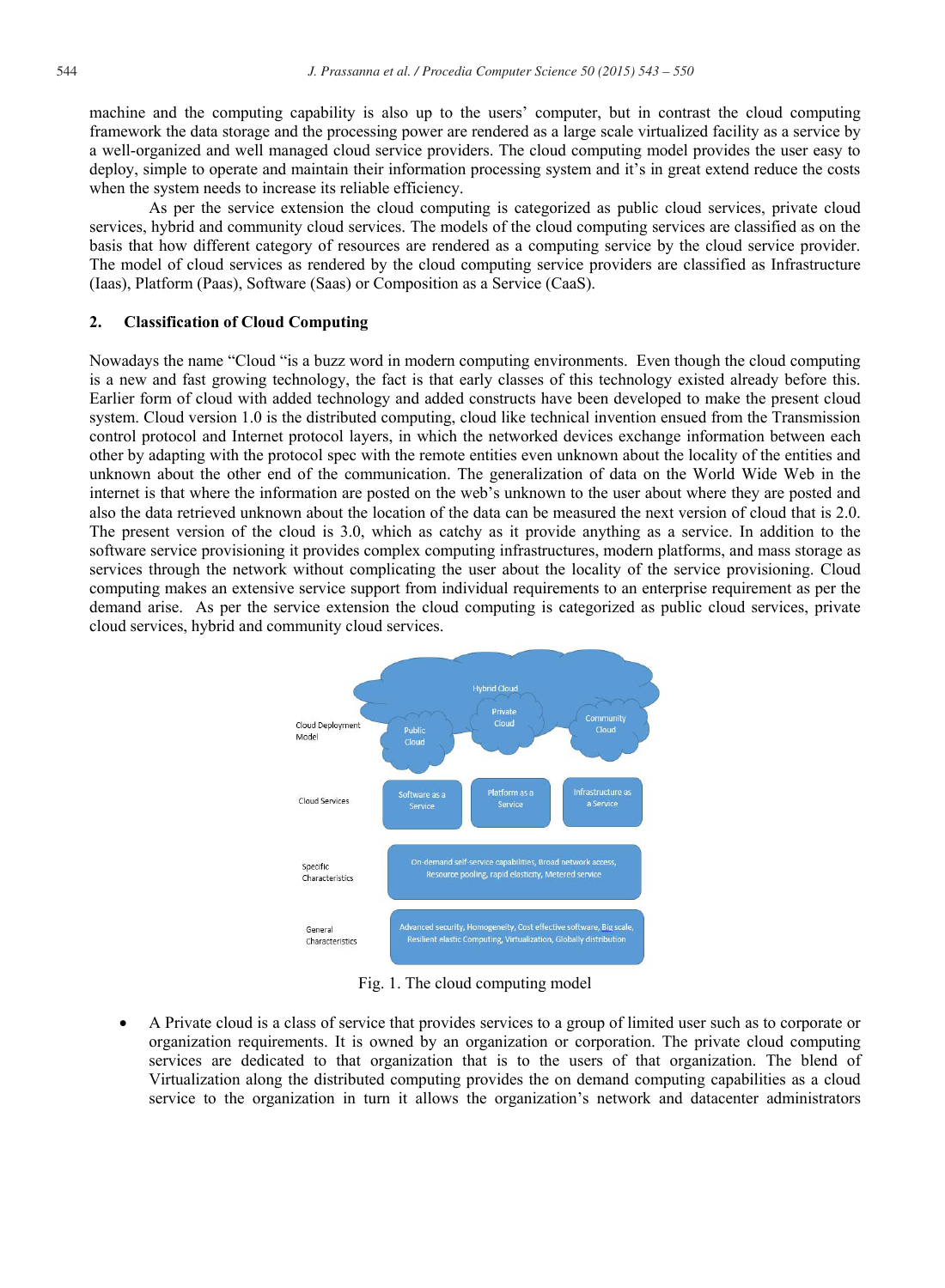provide effective services to the users within the organization. Any cloud model that's designed by a corporation or an organization to deliver its specific facilities are example for private cloud.

- x A Public cloud is a general cloud computing model. In this model the cloud is owned by a specific service provider. The service provider provision the resources such as the utility software or the required storage spaces to the public users through the internet. The service offered by the public cloud service providers may be cost free or the services are rented for the users or customers according to their utilization. Some of the examples of public cloud include Google Drives, Apple iCloud, Amazon Elastic Compute Cloud, Windows Azure Service Platform.
- A Community cloud is a pay for share infrastructure that is partaking among various organizations from a particular group or team with common or similar computing business. The cloud services rendering by the cloud service provider shall be utilized by a group of people from different Workgroup or company those who are working on a common computing business because of to reduce the cost of the service and extracting the essence of dynamic facilities provisioning and sharing of cloud. The Lockheed Martin offers a secure community cloud the SolaS that render a highly secure, multi-tenant atmosphere for the government and governing organization seeking the benefit of cost efficient shared infrastructure over cloud is an example of a community cloud.
- The Hybrid cloud is the facility that offers the company or organization to combine its private cloud computing capability with the public cloud to utilize the computing services provided in public cloud for efficient costing or pay free without compromising any critical information or policies. The major go for the hybrid cloud is to rend additional infrastructure in the demand rising situations. The goal behind the hybrid cloud is to combine services and facilities such as data centers across different model of cloud.

The Models of the Cloud Computing Services are classified as on the basis that how different category of resources are rendered as a computing service by the cloud service provider. The model of cloud services as rendered by the cloud computing service providers are classified as Infrastructure (Iaas), Platform (Paas) , Software(Saas) or Composition as a Service (CaaS). The Fig. 2 represents the relationship between the layer of the application stack and the diverse cloud service models.



Fig.2. Relationship between Layers of the application stack and the diverse Cloud Service Models [9]

SaaS Cloud uses the World Wide Web to deliver application services that are managed by an intermediary vendor and whose interface is accessed by the end-users side. The organization resource planning software, business processing software, accounting software, collaborative software applications like customer relationship management (CRM), enterprise resource planning (ERP), and Tally are offered by Software as a Service. Examples for Software as a cloud service are DeskAway,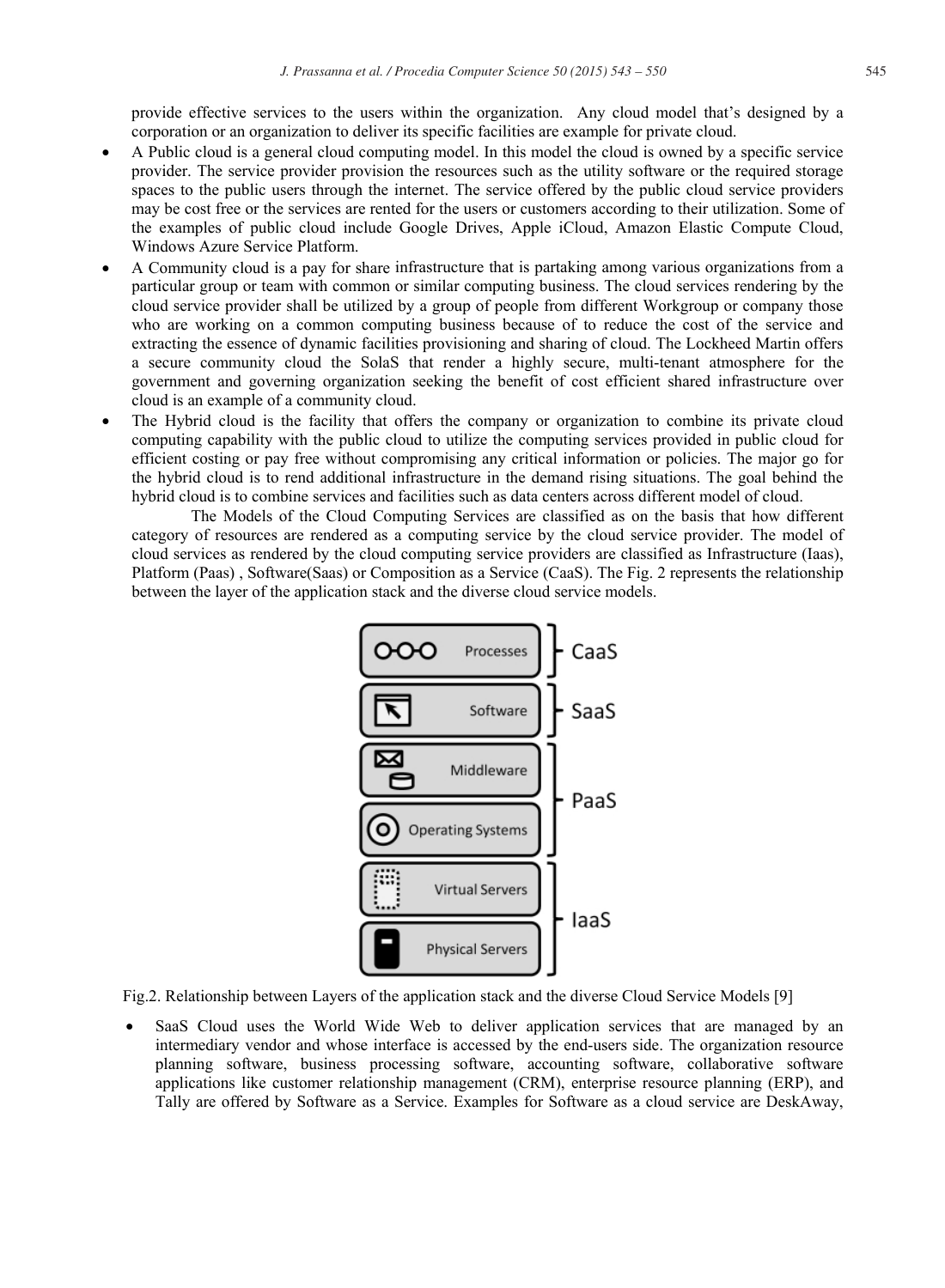Impel CRM and Wipro w-SaaS. The cloud service user does not have any control over the basic infrastructure.

- PaaS Cloud service is a model that in addition to the software the hardware resources and tools running on a cloud infrastructure rendered as a service to the end-users or developers. It provide the infrastructure for the development through PaaS to develop and modify applications. For the developers the PaaS renders the development platform, testing tools, and deployment facilities over required applications as required, as fast, as simple effortless, and as cost-effective such as avoiding the necessity to own the underlying layers of hardware and software infrastructure. Amazon web services, Appistry's CloudIQ, AppScale, openstack, Google, LongJump are some of the examples of Platform as a service Cloud**.** There it does not provide any control or domination over the underlying basic cloud infrastructure or the platforms, for the users or the customer. Platform as a Service facilitates the user to build applications using software components that are controlled by an intermediary vendor. Platform as a Service is extremely scalable, and users don't have to concern about software upgrades or having their service go down in maintenance.
- Infrastructure as a Service cloud is a standardized, provision framework in which a company or organization outsource the on-demand computing equipment required to support process such as mass storage, efficient hardware, high performance servers and network elements. The IaaS cloud service provider possesses the computing equipment and is responsible for holding, keeping, processing and maintaining the cloud infrastructure. The utilization charges as per the use basis is charged to the client. As an alternative to purchase for software, storage, servers, or network equipment, end-users can pay money for these as a fully outsourced service that is generally billed according to the amount of facilities utilized. BlueLock, Amazon web services, AT  $\&$  T cloud computing services, Rackspace are some example of Infrastructure as a service cloud.

# **3. Security disputes in cloud computing**

#### *3.1 Straight Forward Security Challenges*

The security issues in the conventional information and communication systems also employ to the cloud computing system. The practice of cloud computing gets into modern attack challenges that will cause attacks either feasible or lighter to handle it. The availability regardless of time or day of the service rendered by the cloud is also a major worry, since if the cloud service is cut off or disturbed then it risks more customers than in the conventional cloud service framework. The security of the cloud virtual machines also a major concern. The Virtual machine manager such as the hypervisor and the virtual machines employed in a cloud service provider may also undergo vulnerabilities.

#### *3.2 Cloud Specific Security Challenges*

The important characteristics of the cloud services that elaborates the relation with and differences from the conventional computing models are On-demand provisioning, it refers to the service rendered by the cloud service provider that empower the provision of cloud resources on demand by the user, Wide network access, Resource pooling, Rapid elasticity, it refers to the scalable service provisioning or the capability to provide quickly scalable services and Metered service , it is pay as per use.

#### **4. Cloud data accountability**

The absence of transparency in the cloud services questioning many users to utilize the maximum gains from the cloud technology. But at present there are service providers in the cloud they ensure the users by rendering simplified solutions for day to day use, it looks that a small effort has been provided to the questions on the things went wrong; revenue loss for the cloud service provider, cloud properties with user stored data are caused by the effectual authority and show off. At present the cloud service providers are demonstrated in a fashion which entails that the cloud users must lay complete trust over the cloud service provider, even though there is a fallible person in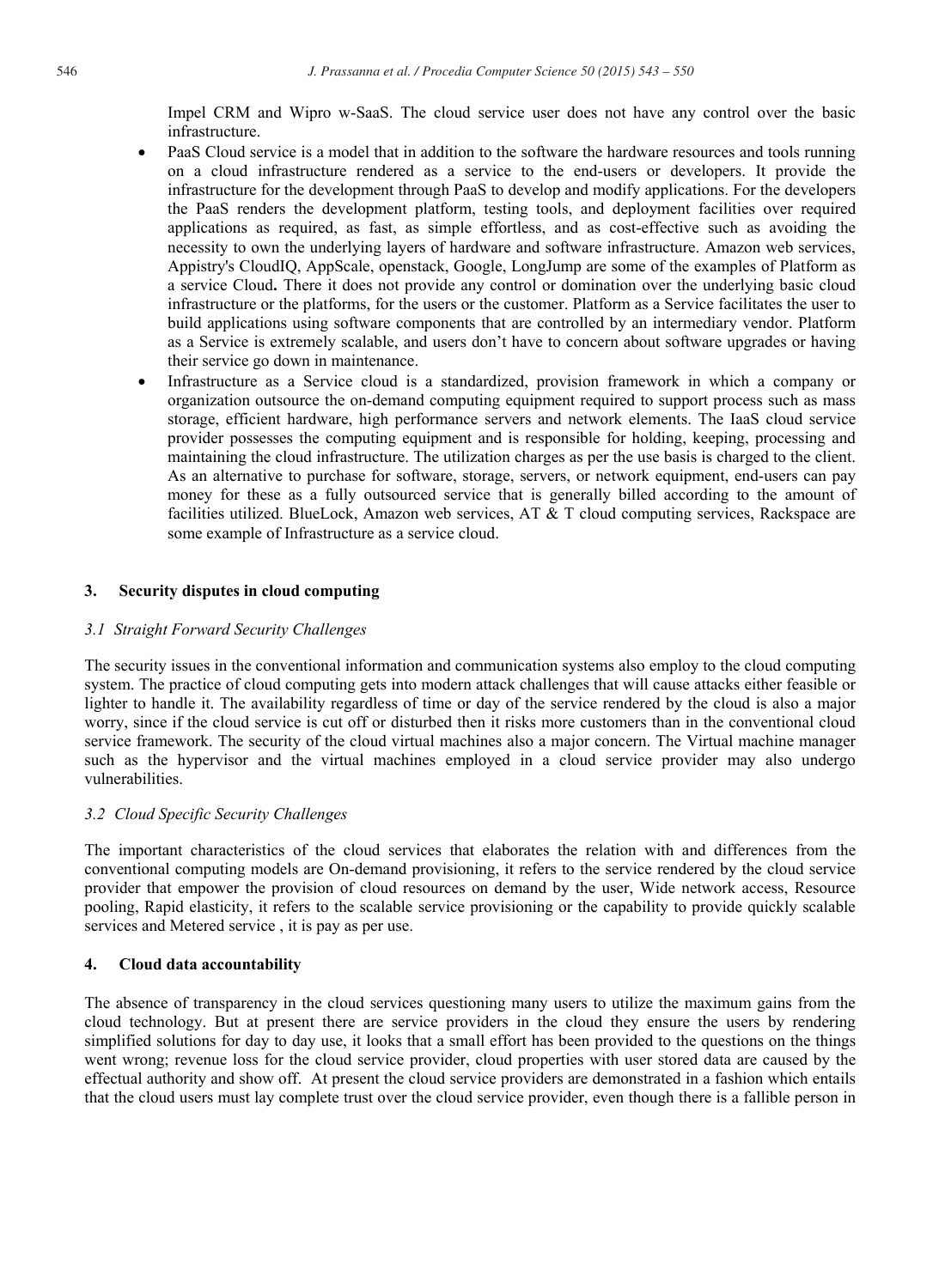the intertwine, such belief in the cloud may not every time be defendable. The cloud characteristic of availability or accessibility of the services anywhere around the world bring in the demand of following with contradicting legal issues. The cloud accountability ensures the transparency in the cloud model, the responsibility of the cloud service, confidence to the cloud users and remediation while trouble. The accountability should be embedded with the present cloud architecture as an extensive technique for the essential and efficient safety insurance to include both protective and reactive actions. Cloud accountability mechanism on the go will study their needs while severe issues arises and build the protective and countermeasures can be built with it. Incorporating the accountability mechanism in the cloud will require many cloud services to incorporate the measurable legal and technical actions to back up such an efficient and effective cloud accountability. Fig. 3 shows the framework for data leakage solution in cloud.



Fig. 3. A cloud data leakage prevention solution [1].

The researcher makes the accountability measures as a demonstrable mechanism implemented through the most secure cryptographic algorithms especially in the eCommerce setting [6]. A good illustrative work is presented in this field by [7]. In the work the authors admitted the policies associated with the data and proposed the executable system for accountability cloud data in a distributed setup. The proposal for designing accountability inclusive distributed computing system is given by [5].

### **5. Providing accountability in the cloud**

Cloud accountability encourages the execution of techniques that can be implemented in practice through legal necessities and directions are converted as an efficient and effectual information safeguard mechanism. Governing laws and legal policies be inclined to concern about the information communication data level, but the process techniques for accountability can exist at different levels that admitting cloud framework and information levels. It is meaningful to design an integrated legal technique, actions, and systematic high level measures to defend this type of cloud system design. In the design of such secure cloud system it may incorporate formulated attributes to support [2]

- i) Defensive accountability, using proactive controls and
- ii) Counter accountability, using reactive controls.

Proactive controls can help identify whether a controlled activity extends to the system or include it. For the cloud system a proactive control is typical process that admit hazard identification and action incorporation mechanism, policy implementation (for example, promotion policies, data integrity policy, machine understandable policies, privacy or secrecy control policy, and responsibilities), trust measurement, malware mystification techniques, and characteristic directions.

Enterprises can use reactive controls to classify data privacy and data security dangers that violate the identified protocols and mechanism (for example, identifying the intruder in a computing environment, data access policy guaranteed transaction logs, language constructs, and analysing mechanisms). Cloud reactive controls include data auditing, information tracking, log recording, and supervising.

Technical procedures for implementing accountability can admit data encoding for data safety improvement,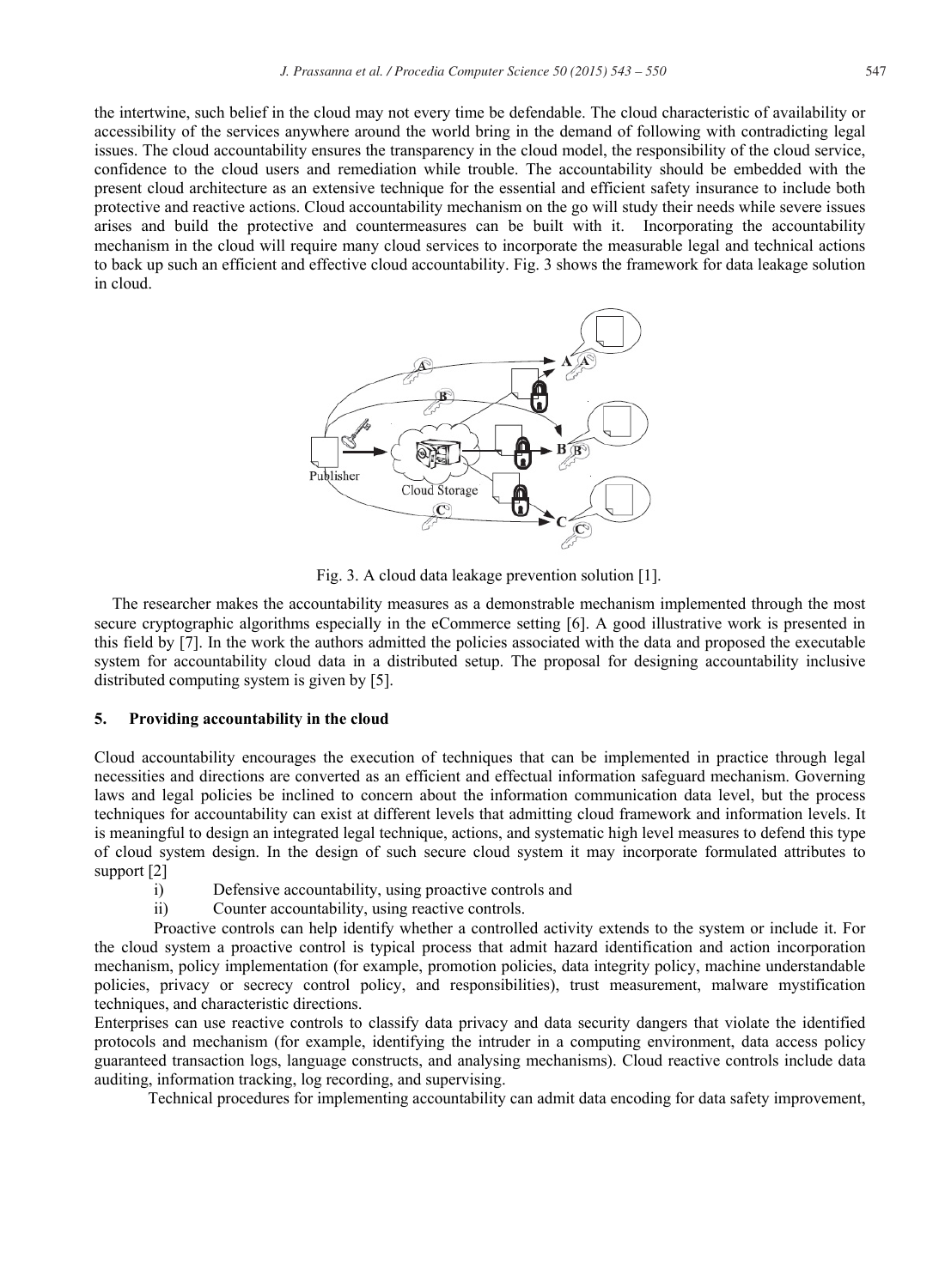data privacy preserving policies, and factors to help boost trust. It is also capable to depend on infrastructure and environment to preserve proper detachments, impose policies, and account data exactly. Finally, it is analysed that to attain data accountability in the cloud practicing legal guarantees through the cloud service supplying chain from cloud service providers to data accountable organizations, improved on the technical side by implementation of matching system acceptable rules transmitted with information along the cloud, incorporated hazard evaluation, confidence assurance, and inspecting audit. As a result, the data accountable mechanisms can guarantee that all the cloud users who operate data discover their responsibilities to safeguard it, regardless of the locality of the operation occurs

#### **6. Distributed data accountability in the cloud**

In the Cloud the properties of the end-users such as the personal data, the business data are kept in the remote location unknown to the user. The data processing such as transactions, accessing, updating, modifying, etc., is also processed remotely in the cloud environment. This leads to a fear to the end-user about that they can't have a hold on their data kept in the cloud. Even though cloud provides the virtual environment that makes the end-user feel comfortable in working with cloud as working with their personal environment. This becomes the major barrier to the development of the cloud technology. To build the trust on a cloud the distributed data accountability embedded cloud framework is to hold the control on the user data stored in the cloud by keep follow the existent usage resulted replication of the end-user data in the cloud system through an object focused mechanism effectively implement a logging mechanism which enveloped unitedly with the end-user data and the associated cloud data policies in the cloud [8].



Fig. 4. Overview of the cloud information accountability framework [2]

The Cloud data accountability framework is designed to have a machine controlled logging mechanism associated with globally distributed data auditing of appropriate data access executed by whatever activity, accomplished at any point of reference at any cloud service provider. Logger and log harmonizer [8] are the components designed for the implementation. It utilizes the essence of object oriented techniques in cloud information processing. The first component logger [8] is tightly attached to the cloud customers' data. It is extracted when the user data on the cloud's remote storage server are accessed, and is copied along with data whenever it is copied. The component deals an exceptional object or replica of the users 'current processing or accessed data and the component is accountable for the log of the exclusive access to that data object or replica. The second component logs harmonizer [8] organizes the essential centralized element which permits the end-user to access to the log records. The first component is used to automatically couple strongly with the user data wherever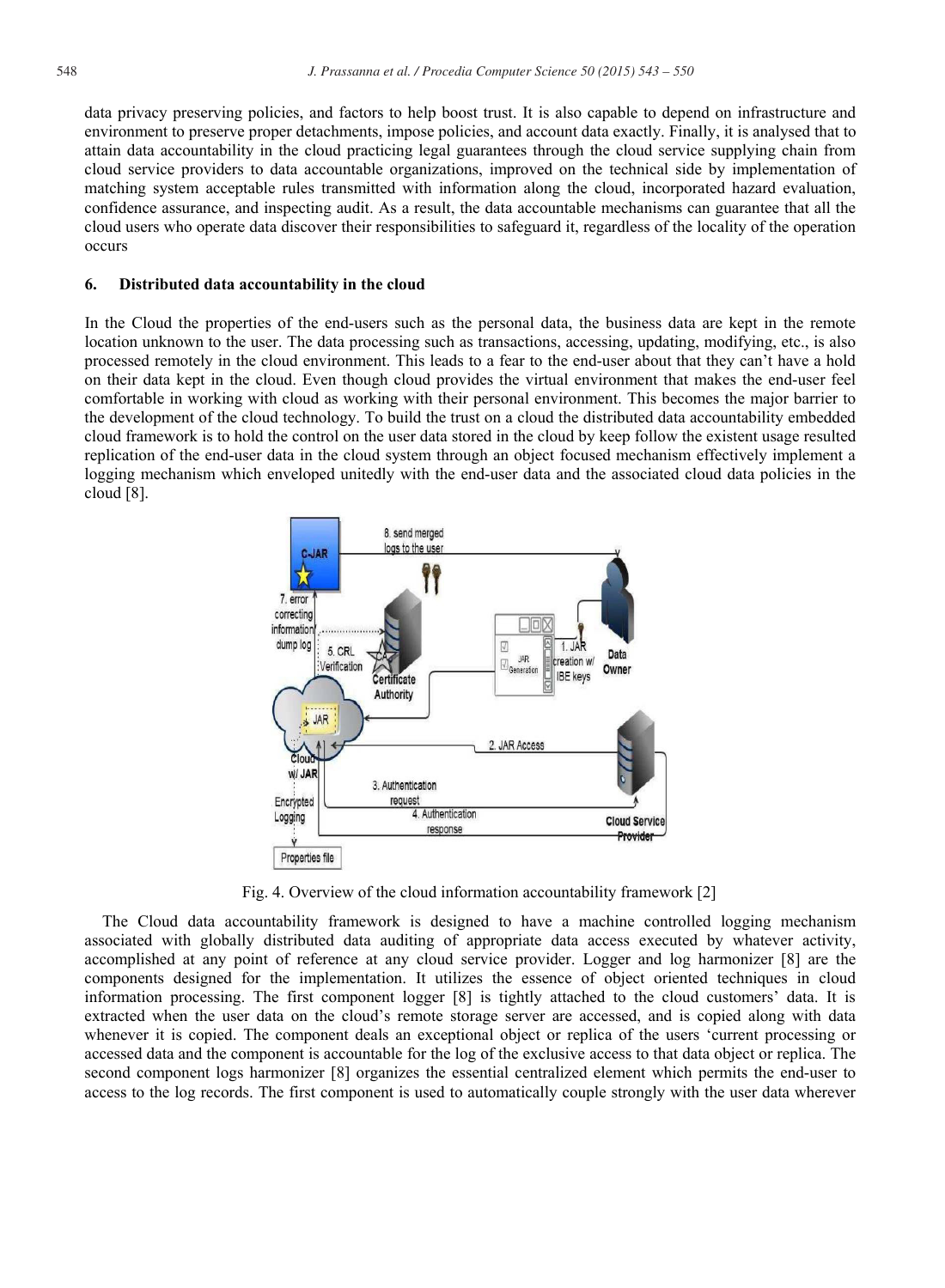in the cloud. The second component is taking the responsibility of auditing mechanism.

#### **7. Privacy protected public data auditing in the cloud**

Cloud storage service enables the user to store their huge precious processing information's, with no concern of the location, memory capacity and reliability , on the remote storage and enable the end-users to utilize the on-demand services and on-demand applications in a simple way of deliverables. Furthermore, without bothering about the need to verify its data integrity, cloud users can be capable to simply utilize the benefits of cloud facilities such as storage as like as their local storage. Enabling public auditing of the information's processed in the cloud facility is significantly serious, therefore that users can pick to an intermediary supervisors like Third party auditing to control the integrity of the data outsourced using the cloud technology and keeping themselves away from worry of data integrity. To efficiently incorporate a highly secured Third party auditing, the audit procedure should bring in no new security violations or security threads toward the privacy of user data, and establish no any supplementary online additional load or burden to the user. A secure system using cloud data depot is designed that with the support of public auditing for the user's data to preserve privacy [3] to increase the users' trust towards the user data stored in it.

To accomplish the privacy maintained public auditing [3], in the cloud storage the data exclusively incorporate the unique linear authenticator with stochastic masking or covering technique. The cloud server generates a randomness which will mask with the linear integration of sampled blocks. By the process of random mask generated on the cloud server, it is difficult or even not possible for the third party auditing to access the necessary information that to construct an accurate collection of linear equations. Therefore it is not possible to derive the user's information on the cloud, it is not a subject the total number of linear composition of the similar set of file logs can collect. But in the data correctness aspect, still the right validation of the authenticity of the block of data be evaluated in an innovative manner that apply the Homomorphic Linear Authentication proposed in [4], which is founded on the short signature strategy Boneh-Lynn-Shacham (BLS) Short Signatures Scheme [4], even with the presence of the randomness..



Fig. 5. The architecture of cloud data storage service [3]

#### **8. Conclusions**

Cloud computing is an extremely bright and highly potential technology that facilitates the enterprises to reduce the operational expenditures as in the point of increasing the overall performance. Although cloud computing emerged and has been distributed and utilized in the computing productivity, the security level in cloud computing is even at the level of immaturity and demands larger research focus. In this paper we have analyzed the mechanism for data accountability and auditing of cloud user data in the distribute cloud. In this context we have analyzed an innovative mechanism that technically and systematically logging any data access stored in the cloud unitedly with well supported auditing mechanism. The forward move admits the data holder in addition to inspect his information stored in the cloud but also implement well-built back-end protection in case of demand. It has also analyzed the privacy-maintaining public auditing model for user data that utilizes the cloud storage services in cloud computing with tight security. It utilize the homomorphic linear authenticator (HLA) and stochastic masking to promise their the third party audit would not able to discover any information about the user precious data or informational content stored on the data storage cloud services throughout the well-organized auditing process, that not alone reduce the load of cloud user from the dreary and highly valuable auditing mechanism, merely eliminate the cloud users' concern of their cloud stored data leakage and increase the trust the cloud.